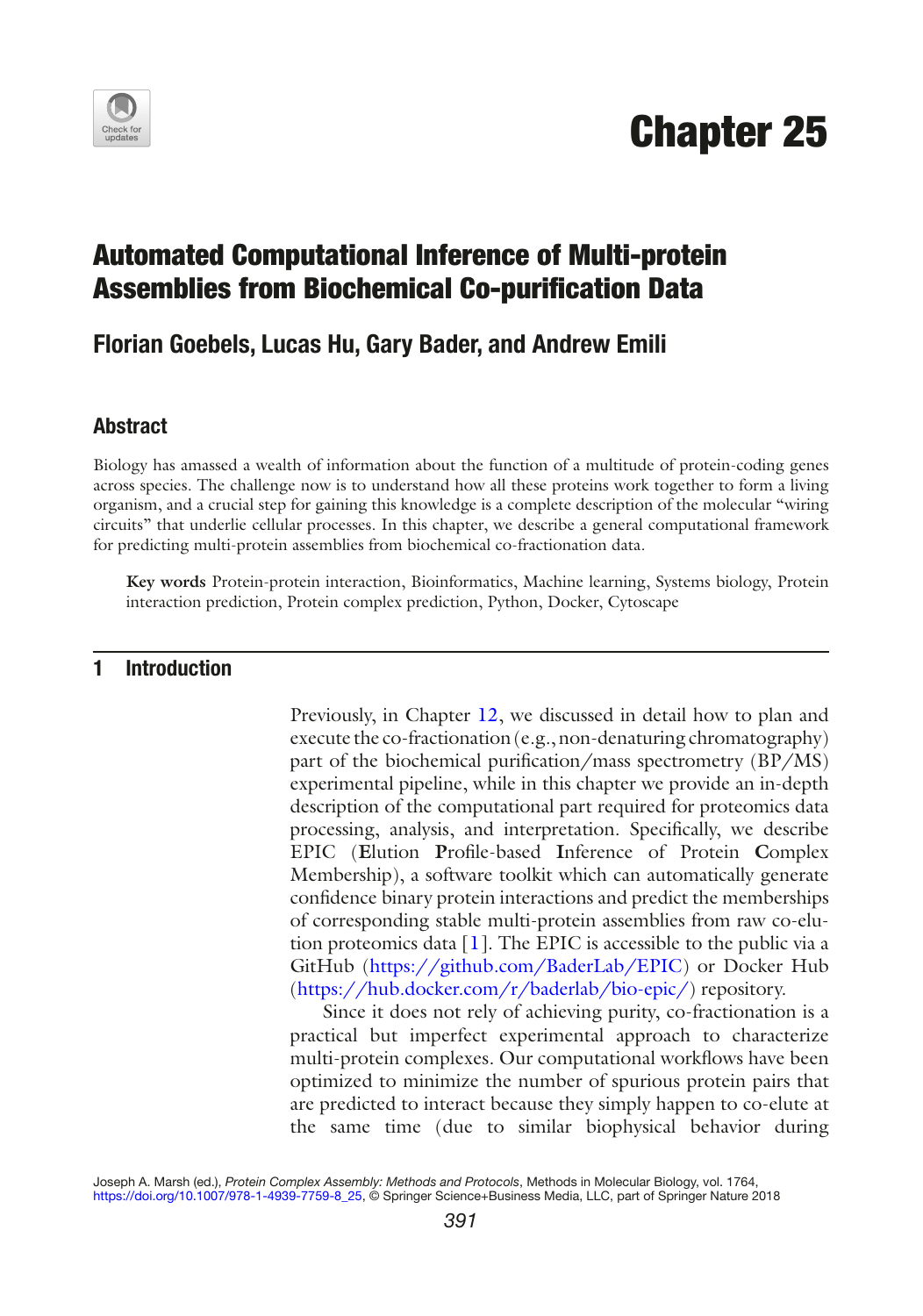chromatography) but which are actually functionally unrelated (we refer to such events as the "chance co-elution" problem). Toward this end goal, we apply basic statistical criteria to measure protein similarity based on their respective biochemical fractionation profiles, followed by more sophisticated machine learning to exploit publicly available supporting functional association evidence to guide the selective filtering of biologically irrelevant correlations.

We demonstrated the practical utility and real-world performance of this co-fractionation data analysis pipeline, which was first used to predict 13,993 high-confidence physical interactions among 3006 stable protein complexes in human [\[2\]](#page-8-1) and in a follow-up experiments that identified 981 conserved metazoan complexes [\[3\]](#page-8-2). Below, we outline implementation of the stand-alone EPIC software designed to facilitate such analyses by biologists lacking computational expertise.

## **2 Materials**

| required is suitable computer infrastructure (e.g., Linux- or Mac<br>OSX-enabled machine). However, we provide suggestions for<br>implementation as well as minimal and recommended specs. Moreover,<br>we list both required and optional software for running EPIC.                                                           |
|---------------------------------------------------------------------------------------------------------------------------------------------------------------------------------------------------------------------------------------------------------------------------------------------------------------------------------|
| 1. Working computer (Mac OSX/Linux-based) (see Note 1).                                                                                                                                                                                                                                                                         |
| Minimal: one core, 8 GB RAM.                                                                                                                                                                                                                                                                                                    |
| Recommended: four cores, 8 GB RAM.                                                                                                                                                                                                                                                                                              |
| 2. Internet connection (optional).                                                                                                                                                                                                                                                                                              |
| Required for automatic generation of reference data set<br>$\bullet$<br>and automatic download of STRING and GeneMANIA.                                                                                                                                                                                                         |
| Alternatively the user can supply own reference clusters<br>$\bullet$<br>and functional annotation scores as flat file (see below for<br>file formats).                                                                                                                                                                         |
| 1. Docker (mandatory).                                                                                                                                                                                                                                                                                                          |
| 2. Cytoscape [4] (optional but highly recommended) (see Note 2).                                                                                                                                                                                                                                                                |
| 3. We highly recommend basic understanding for navigating a<br>Jupyter script.                                                                                                                                                                                                                                                  |
| There are three main types of input files used in EPIC: elution<br>profile data, reference protein complexes, and functional annotation<br>data. Example files for Worm (taxid 6239) can be found in the<br>test_data directory inside the EPIC GitHub repository (https://<br>github.com/BaderLab/EPIC/tree/master/test_data). |
|                                                                                                                                                                                                                                                                                                                                 |

<span id="page-1-0"></span>1. Elution Profile Data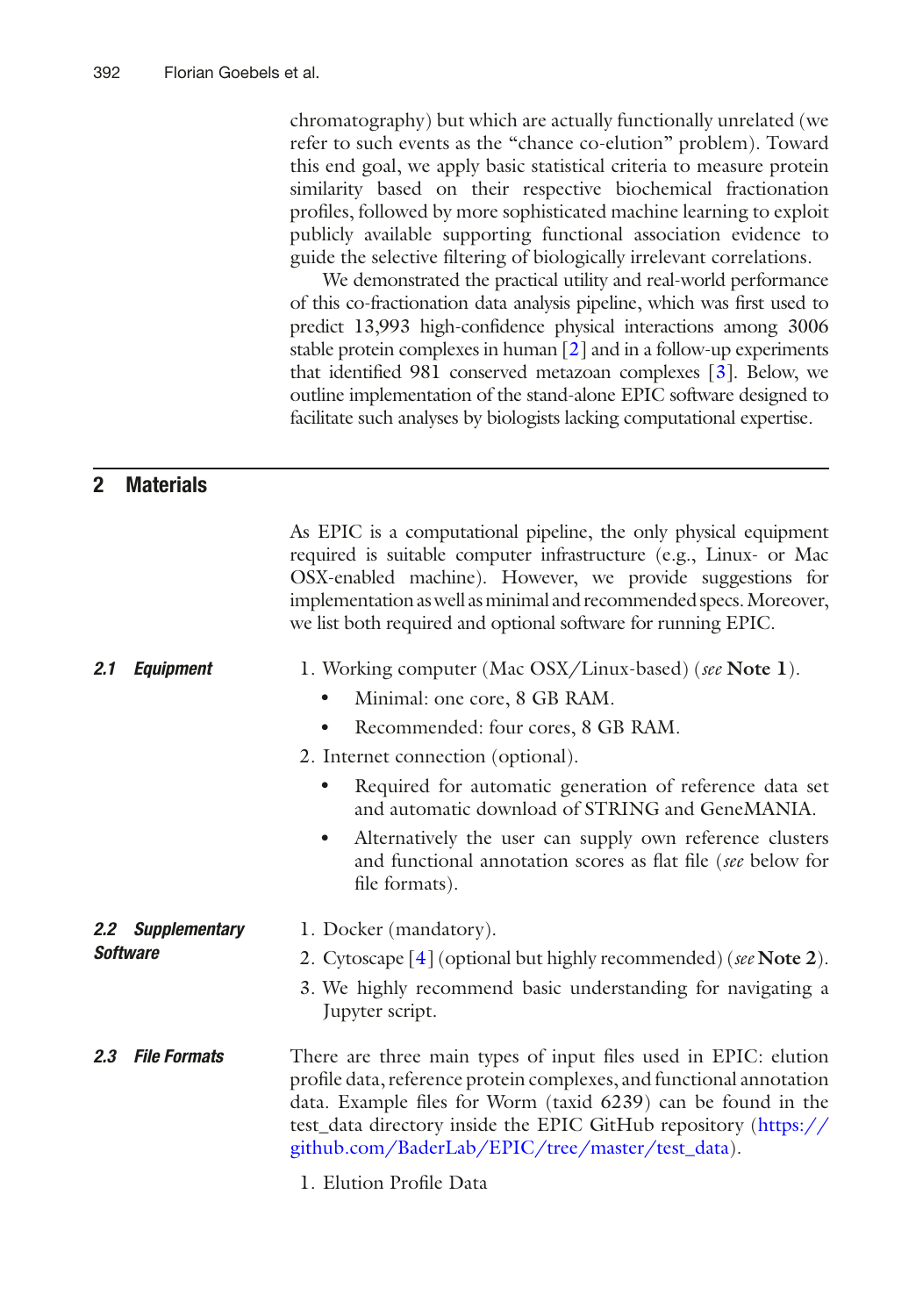This is a tab delimited file or data matrix containing the elution profiles for all the proteins detected by mass spectrometry in one distinct co-fractionation experiment. For example data, see [https://github.com/BaderLab/EPIC/tree/master/test\\_](https://github.com/fgoebels/EPIC/tree/master/test_data/elution_profiles) [data/elution\\_profiles.](https://github.com/fgoebels/EPIC/tree/master/test_data/elution_profiles) Multiple experiments will result in multiple co-elution profiles (i.e., one file for each experiment). The header is located on the first line and contains the names for each fraction, while each subsequent row contains the various protein IDs (accessions/descriptions) and the corresponding detection values (e.g., spectral counts) recorded in each fraction.

2. Reference Protein Complexes (Optional)

The user may supply a custom set of reference protein complexes (e.g., CORUM [\[5\]](#page-8-4), IntAct  $[6]$  $[6]$ , GO [[7](#page-8-6)]) for use in training the EPIC scoring algorithm (*see* **Note 3**). In this file, each complex is summarized in one line by concatenating all member protein IDs with tab-delimited characters. Example reference complexes for Worm can be found here [https://](https://github.com/fgoebels/EPIC/blob/master/test_data/Worm_reference_complexes.txt) [github.com/BaderLab/EPIC/blob/master/test\\_data/](https://github.com/fgoebels/EPIC/blob/master/test_data/Worm_reference_complexes.txt) [Worm\\_reference\\_complexes.txt.](https://github.com/fgoebels/EPIC/blob/master/test_data/Worm_reference_complexes.txt)

#### 3. Functional Annotation Data (Optional)

EPIC uses functional associations as additional features to minimize chance co-elution, and in this step the user can provide a predefined set of functional associations (*see* **Note 4**). The data in this file should be on protein interaction level and will be added as additional features to each candidate PPI without further modifying the added features. In this file each column represents a functional association score, and each row consists of protein pair followed by available functional association scores (columns are tab separated). This file has a header row, which contains each column respective functional annotation score name. **Note 4** contains some examples for species-specific functional annotation resources, and Subheading [3.3.5](#page-5-0) lists the default sources used in EPIC (e.g., [https://raw.](https://raw.githubusercontent.com/fgoebels/EPIC/master/test_data/Wormnet_funanno.txt) [githubusercontent.com/BaderLab/EPIC/master/test\\_data/](https://raw.githubusercontent.com/fgoebels/EPIC/master/test_data/Wormnet_funanno.txt) [Wormnet\\_funanno.txt\)](https://raw.githubusercontent.com/fgoebels/EPIC/master/test_data/Wormnet_funanno.txt).

### **3 Methods**

The EPIC software mostly runs automatically, and thus the most labor-consuming part for establishing the computational scoring pipeline is setting up docker and starting EPIC. However, this step can be easily completed within an hour. EPIC runs automatically and has on average a runtime of 40 min per co-elution score per experiment, divided by the number of available computer cores. The most computationally heavy part is generating the co-elution scores for all pair-wise protein combinations.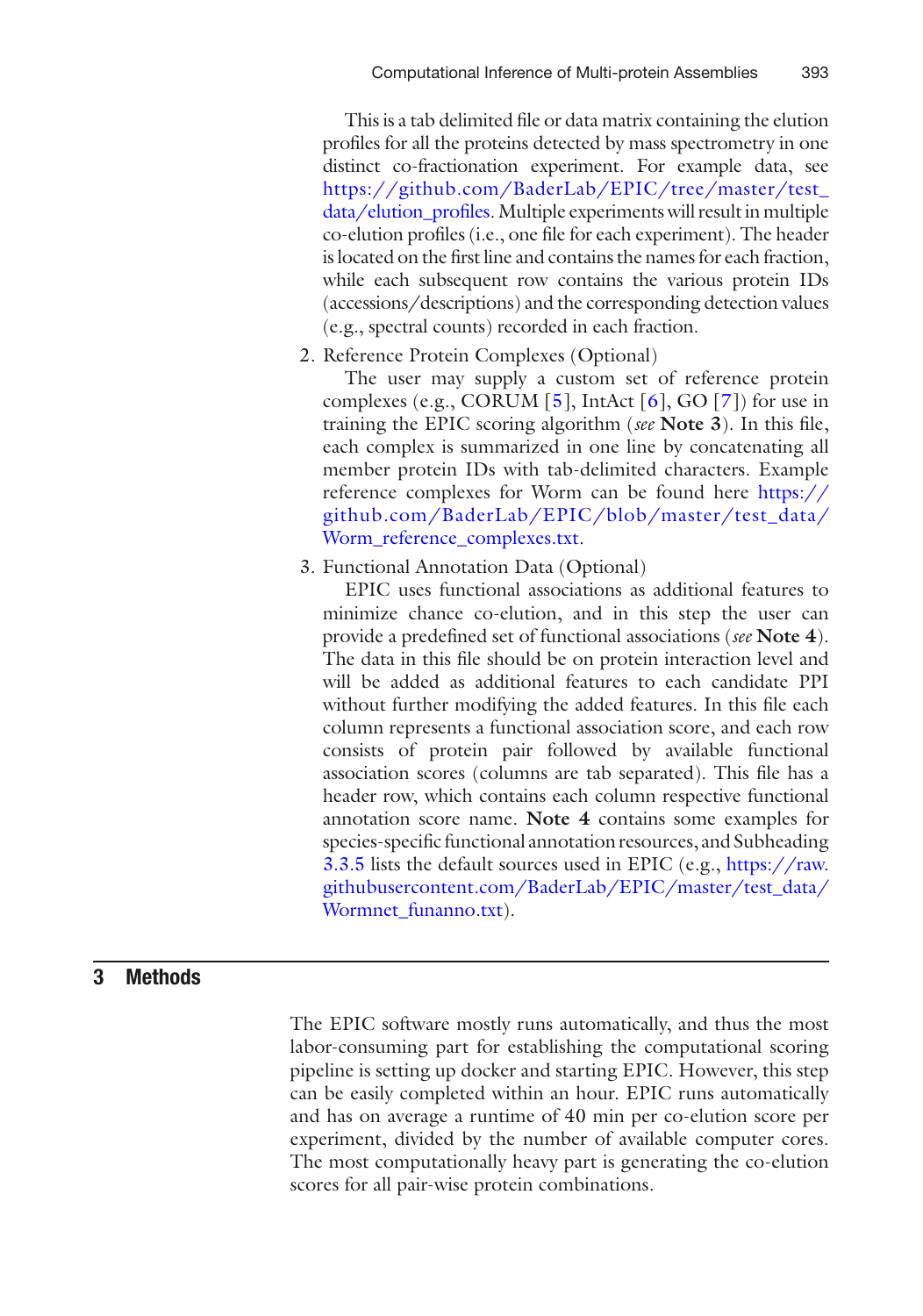To run EPIC, it is mandatory to install docker, which is a lightweight virtual machine, which will enable operation of the entire EPIC pipeline. *3.1 Installing Required Software*

- Docker. For Macintosh instructions see [https://docs.docker.](https://docs.docker.com/docker-for-mac) [com/docker-for-mac/](https://docs.docker.com/docker-for-mac). For Linux see [https://docs.docker.](https://docs.docker.com/engine/installation) [com/engine/installation/.](https://docs.docker.com/engine/installation)
- Cytoscape. Cytoscape is available from [http://www.cytoscape.](http://www.cytoscape.org/) [org/](http://www.cytoscape.org/).

Once docker is installed, one needs to change the assigned memory to at least 6 GB. This is achieved by selecting docker, followed by preference, and then selecting advanced options.

- Once docker is installed, EPIC can be installed. This step can take time, depending on the available Internet speed, since the EPIC image is roughly 8 GB in size. *3.2 Installing EPIC*
	- 1. Open a terminal.
	- 2. Enter the following command:
		- \$ docker pull baderlab/bio-epic
	- 3. Create a folder on your machine named EPIC.
	- 4. Within this folder, create another subfolder for data (e.g., My\_EPIC\_PROJ).
	- 5. Move all project-relevant co-fractionation data files into this folder (e.g., copy chromatographic elution files into the MY\_ EPIC\_PROJ folder).

#### 1. Open/select a terminal window. *3.3 Running EPIC*

- 2. Navigate to the previously generated EPIC folder (*see* **Note 5**).
- 3. Download the EPIC start script [\(https://github.com/](https://github.com/BaderLab/EPIC/blob/master/src/start-EPIC) [BaderLab/EPIC/blob/master/src/start-EPIC](https://github.com/BaderLab/EPIC/blob/master/src/start-EPIC)), and put it in the EPIC folder, and double click the file.
- 4. Open a browser and enter http://localhost:8888/tree.
- 5. Once the web page is finished loading, click on the EPIC. ipynb symbol.
- 6. When running EPIC for the first time, it is recommended to go through the EPIC script in a step-by-step wise manner by repeatedly pressing the play button.
- 7. Press play until an input directory selection appears (*see* Fig. [1a](#page-4-0)), and select a folder from the list (e.g., MY\_EPIC\_ PROJ). From now on, we no longer indicate if a user has to press play to reach the next input mask, rather we describe what to do at each input mask.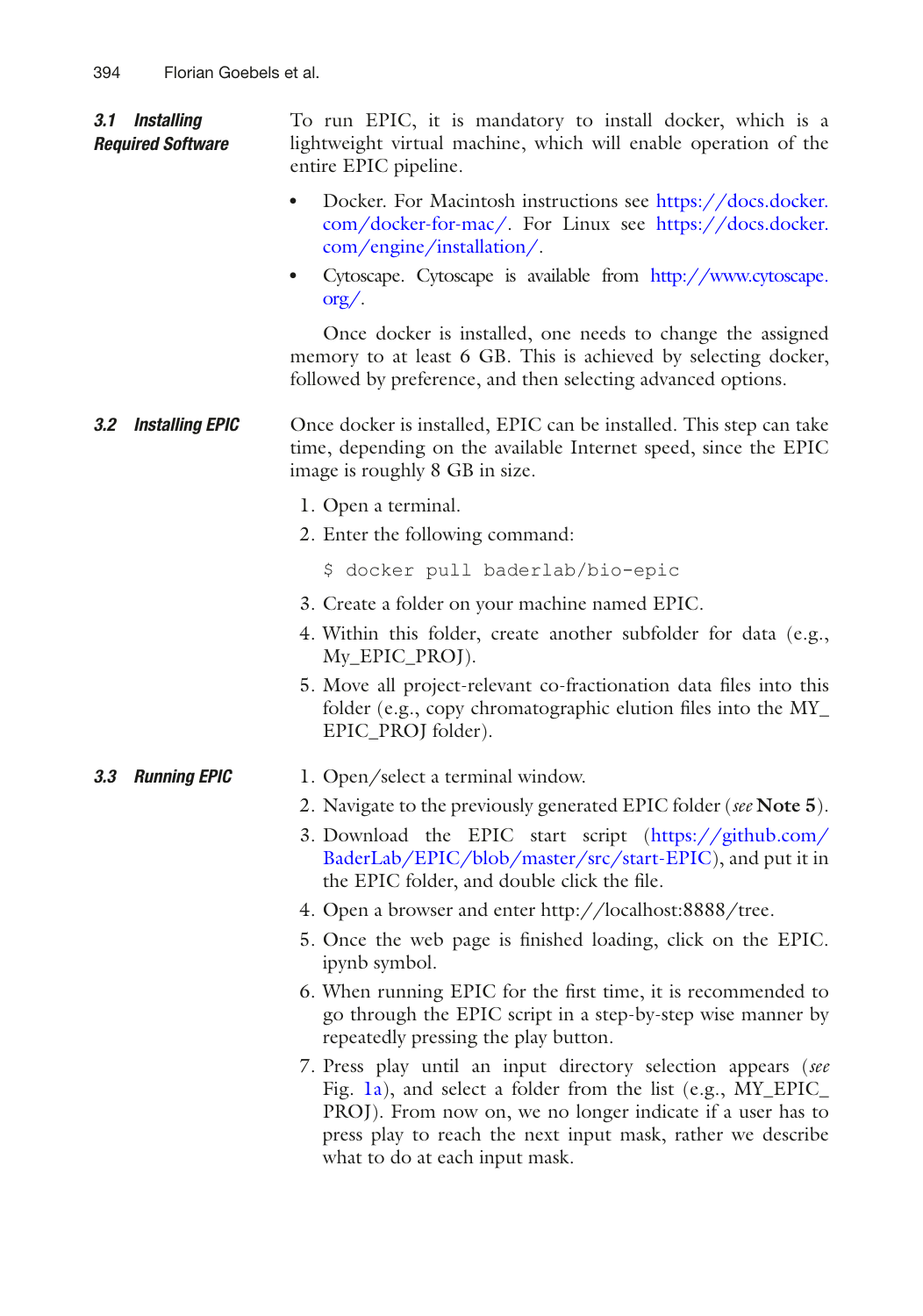<span id="page-4-0"></span>

**Fig. 1** Overview of different widgets for configuring the EPIC Jupyter notebook, they show options for selecting: (**a**) input data directory, (**b**) co-elution scores, (**c**) number of cores, (**d**) machine learning classifier, (**e**) reference data, and (**f**) functional annotation

There are eight protein similarity score features available in total (Fig. [1b\)](#page-4-0): Pearson with Poisson noise (PCCN), Jaccard, Apex, Mutual Information (MI), Euclidean, weighted cross correlation (WCC), Bayes correlation, and Pearson correlation coefficient. A short description for each feature follows below (citations provided as needed): *3.3.1 Selecting Input Features*

> *PCCN*: To reduce the spurious correlations caused by fractions with low peptide counts, PCCN correlation is calculated by averaging multiple Pearson correlation values that are computed by taking the raw counts and adding a round of small value Poisson noise to them [\[2\]](#page-8-1).

> *Jaccard*: Determines co-elution based on the number of overlapping fractions two proteins are detected together in.

> *Apex*: This score is one when the largest or peak signal (highest spectral count) of each of two proteins occurs in the same fraction together or else zero if otherwise [\[2](#page-8-1)].

> *Mutual Information*: The mutual dependence between two variables (e.g., protein spectral counts) is used to identify statically significant protein pairs.

> *Euclidean*: The Pythagorean theorem is used to calculate the Euclidean distance between two proteins by considering each fraction as an independent dimension.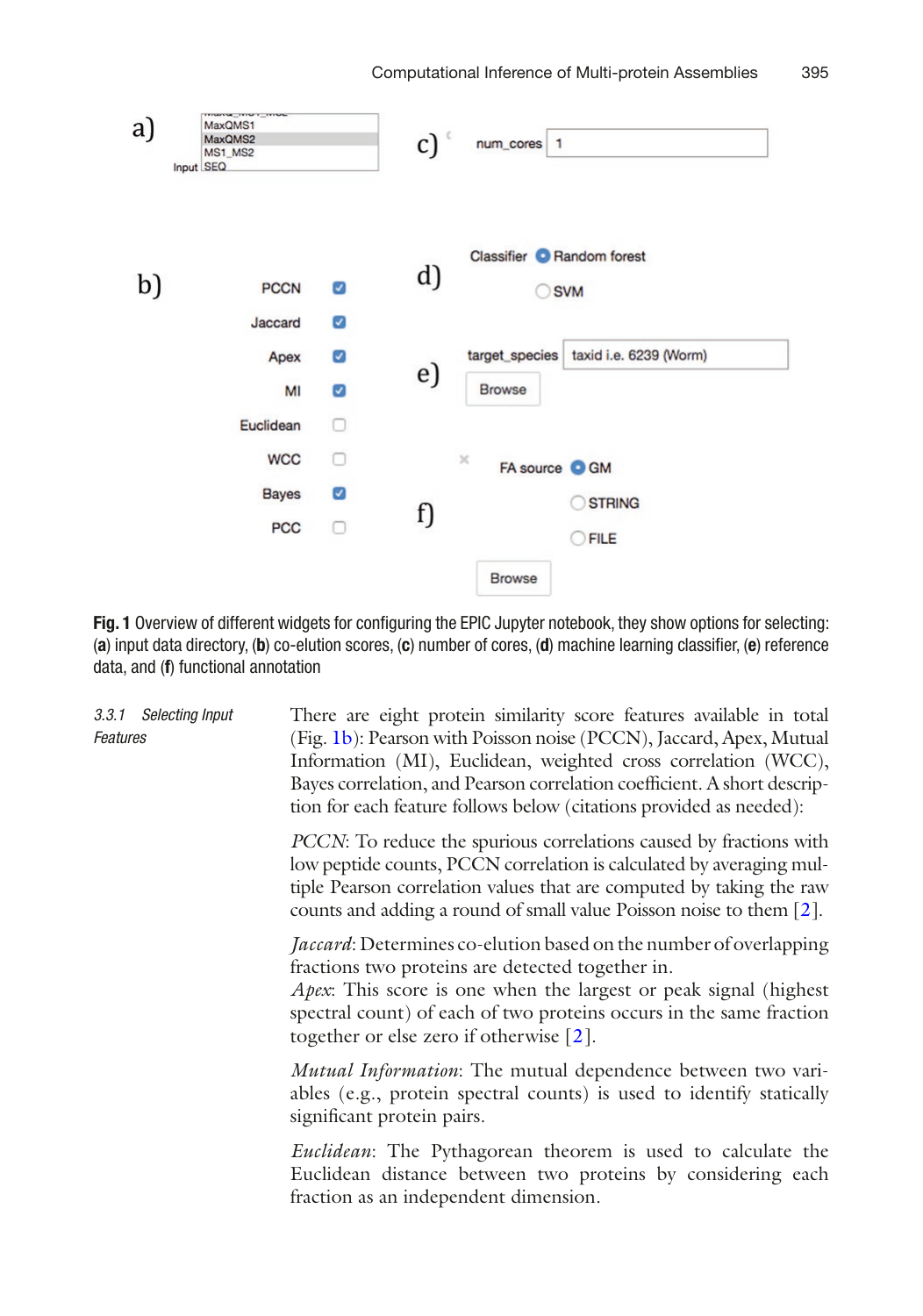*WCC*: A weighted correlation-based metric takes into account small possible shifts in the patterns of two proteins that co-fractionate together [[8\]](#page-8-7).

*Bayes*: Bayes correlation identifies statistical significant protein correlations [[9\]](#page-8-8).

*PCC*: Pearson correlation coefficient of two proteins calculated based on their respective co-elution profile patterns.

Increasing the number of computer cores (if available) will greatly reduce the runtime of EPIC (Fig. [1c\)](#page-4-0). *3.3.2 Number of Cores*

Currently supported options are support vector machine [\[10](#page-8-9)] and random forest classifiers [\[11](#page-8-10)]; we recommend initially using the random forest classifier (Fig. [1d](#page-4-0)). *3.3.3 Machine Learning Classifier*

The user can either have reference complexes automatically generated from CORUM, GO, and IntAct by supplying a valid taxonomic (species) ID (taxid) (Fig.  $1e$ ) or supply a custom set of reference protein assemblies (*see* Subheading [2.3\)](#page-1-0). *3.3.4 Reference Data*

Analogous to the reference data, the user can either have it automatically obtained using EPIC (Fig. [1f\)](#page-4-0) or by supplying custom data (*see* Subheading [2.3](#page-1-0)). For automatic generation the user can select either to use STRING [\(https://string-db.org/\)](https://string-db.org/) [\[12](#page-8-11)] or GeneMANIA ([http://genemania.org/\)](http://genemania.org/) [\[13](#page-8-12)] as source. When using STRING we exclude "experimental," "database," and "combined score" scores from the database to avoid circular reasoning in the training phase. We recommend using GeneMANIA if the target species is available in both databases, since we observed better performance for predicting Worm protein complexes when using GeneMANIA. *3.3.5 Functional Annotation Data*

> <span id="page-5-0"></span>Once this step is completed, the user can either run the script cell by cell (pressing run cell and select next, i.e., play button) or run the entire EPIC script by selecting run cell and below. When running for the first time, we recommend to run cell by cell, so the user can check the output for each cell, and for repeated reruns the user can select "run cell and below" to run all cells automatically without human supervision.

- Once the Jupyter script is completed, it will generate an initial graphical overview of the generated protein clusters using Cytoscape.js in its second to last step. At the end, EPIC will generate an output folder with various result files in a specified input directory named My\_ EPIC\_PROJ\_out, including the following files: *3.4 EPIC Output*
	- 1. Out.scores.txt: Raw co-elution scores for all candidate PPIs.
	- 2. Out.roc.png precision-recall curve for predicted PPIs [\[14](#page-8-13)].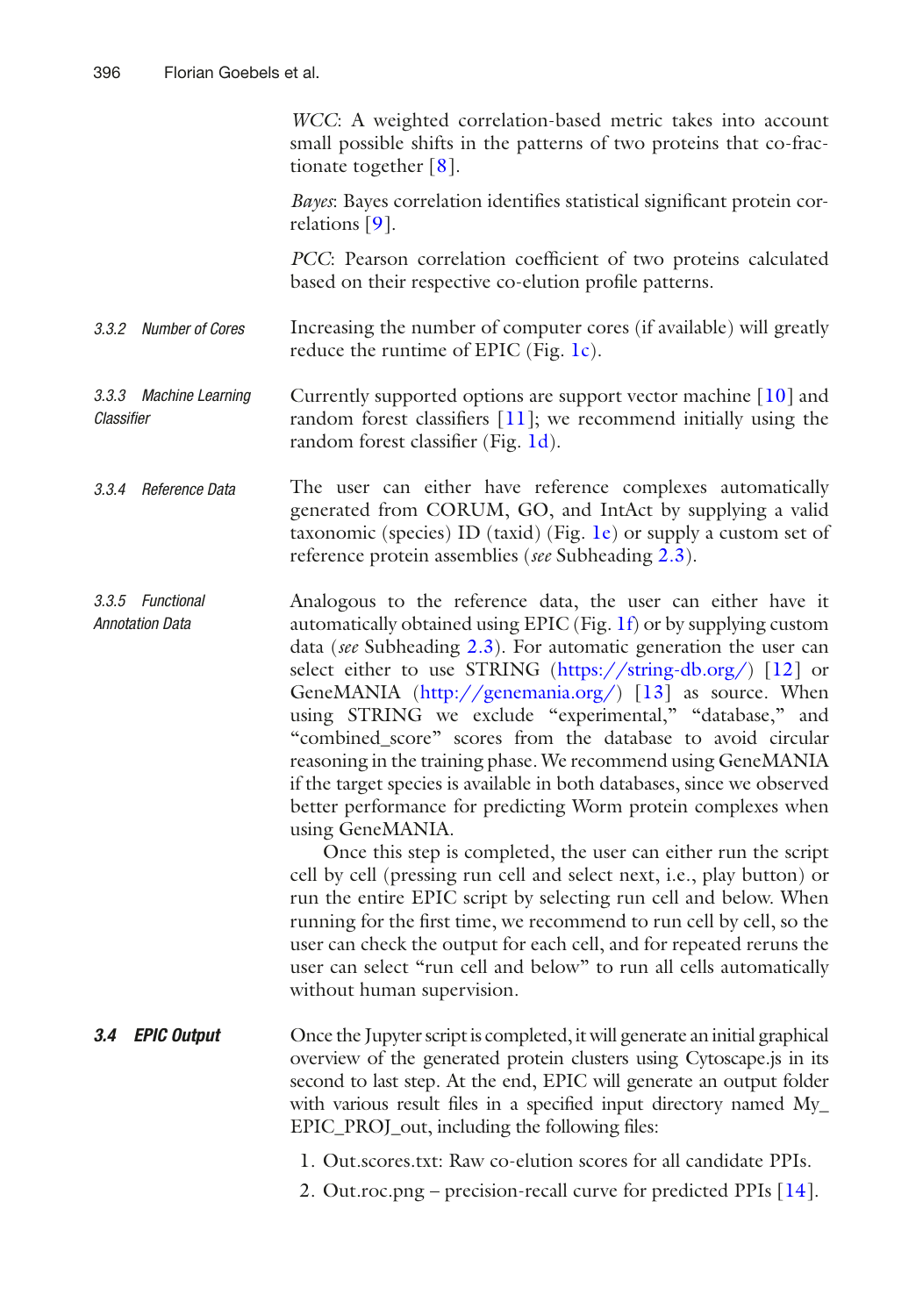|                              | 3. Out.pr.png - receiver operating characteristic (ROC) curve for<br>predicted PPIs $[15]$ .                                                                                                                                                                                                                                                |
|------------------------------|---------------------------------------------------------------------------------------------------------------------------------------------------------------------------------------------------------------------------------------------------------------------------------------------------------------------------------------------|
|                              | 4. Out.rf.cutoff.png - shows precision and recall values across all<br>confidence cut-off values.                                                                                                                                                                                                                                           |
|                              | 5. Out.pred.txt - predicted protein interactions with classifier<br>confidence values.                                                                                                                                                                                                                                                      |
|                              | 6. Out.clust.txt – predicted multi-protein clusters.                                                                                                                                                                                                                                                                                        |
|                              | The Out.scores.txt contains the features used for predicting<br>the protein associations, while the Out.roc.png, Out.pr.png, and<br>Out.rf.cutoff.png files give an overview of the classifiers performance<br>(see Note 6). The Out.pred.txt and Out.clust.txt contain the main<br>predicted outputs (PPI and clusters) generated by EPIC. |
| 3.4.1 EPIC<br>with Cytoscape | The last cell of the Jupyter script is used to visualize the generated protein<br>clusters using Cytoscape. This step is optional but recommended.                                                                                                                                                                                          |
|                              | 1. Start the locally installed Cytoscape on your machine. This is<br>done outside of the Jupyter script.                                                                                                                                                                                                                                    |
|                              | 2. In Cytoscape, select Apps, and then select app manager.                                                                                                                                                                                                                                                                                  |
|                              | 3. In the search mask, enter clusterMaker2, and select<br>clusterMaker2 from the selection, and press install. This step<br>needs only to be performed once.                                                                                                                                                                                |
|                              | 4. Switch back to the Jupyter script, and run the last cell, fol-<br>lowed by switching back to Cytoscape.                                                                                                                                                                                                                                  |
|                              | 5. In Cytoscape, select Layout, followed by yFiles Layout, and<br>finally select organic. Now there should be one group of nodes<br>(proteins) per cluster showing all associated interactions.                                                                                                                                             |
|                              | 6. Use the mouse to select a cluster, and then select Apps and<br>clusterMaker visualizations, and finally select JTree HeatMapView.                                                                                                                                                                                                        |
|                              | 7. In the "Node attributes for cluster" field, select all the fractions<br>that are displayed. Check the "use only selected nodes/edges<br>for clusters" box, and press the OK button.                                                                                                                                                      |
|                              |                                                                                                                                                                                                                                                                                                                                             |

# **4 Notes**

- 1. The central component for improving the runtime of EPIC is assigning it more cores if available. It is **important to assign the number of cores to the docker engine** so that EPIC can use those cores. For most normal use cases where you have 4–5 experiments (around 1000 fractions), EPIC can completely run between a night and an afternoon.
- 2. The main advantage of using Cytoscape with EPIC is visualizing both the network of protein complexes and PPIs that are generated, as well as the supporting co-fractionation data for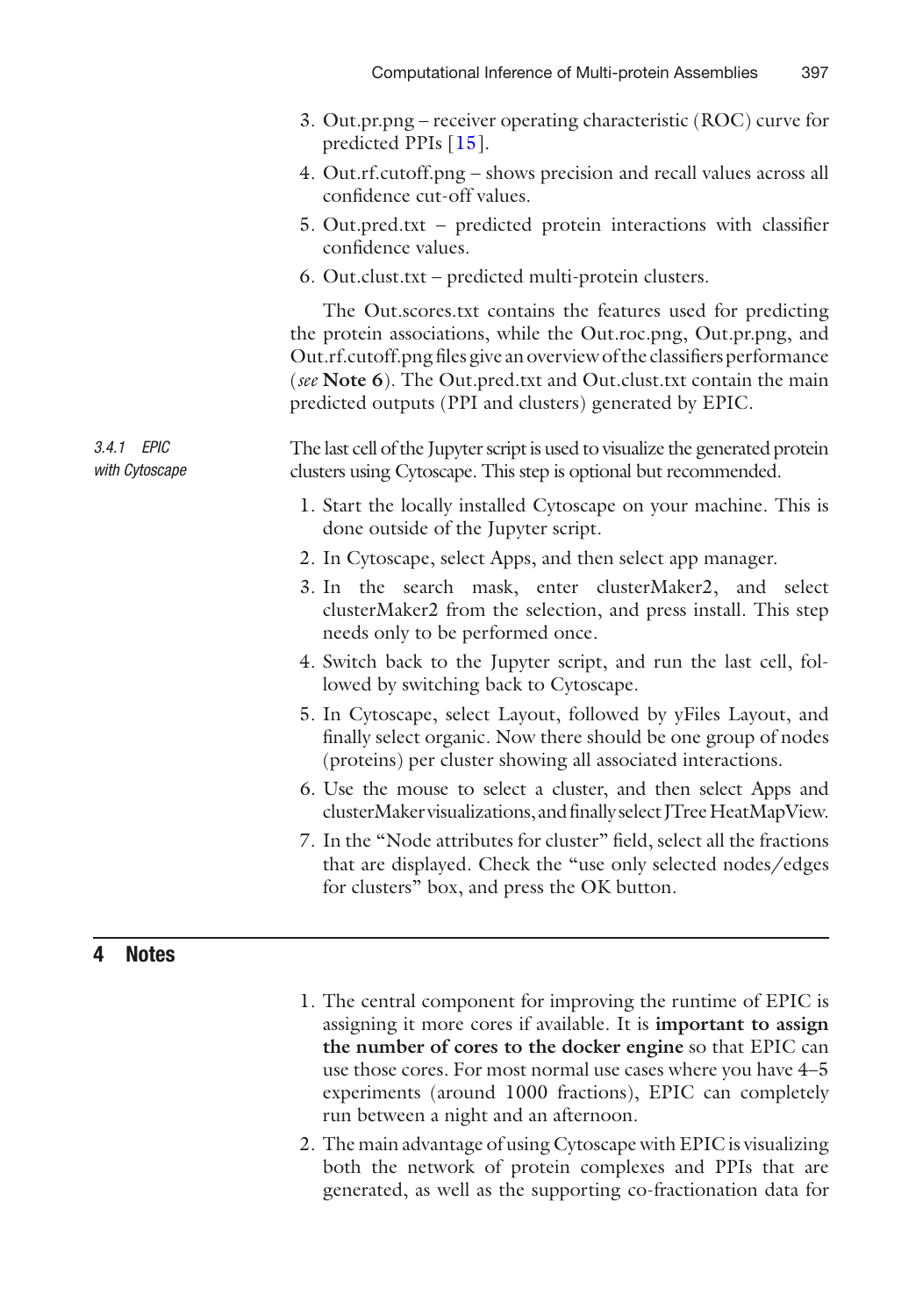each putative protein member in heat-map format to confirm profile similarity. Each edge in the Cytoscape network provides the EPIC derived confidence score, and the user can adjust edge thickness (cutoff values) to define data consistency within a cluster. No prior knowledge of Cytoscape is required; however, it is encouraged to become familiar with network style and layout formats (see [http://wiki.cytoscape.org/](http://wiki.cytoscape.org/Cytoscape_User_Manual#Visual_Styles) [Cytoscape\\_User\\_Manual#Visual\\_Styles](http://wiki.cytoscape.org/Cytoscape_User_Manual#Visual_Styles) and [http://wiki.cyto](http://wiki.cytoscape.org/Cytoscape_User_Manual/Navigation_Layout) [scape.org/Cytoscape\\_User\\_Manual/Navigation\\_Layout\)](http://wiki.cytoscape.org/Cytoscape_User_Manual/Navigation_Layout).

- 3. When supplying a custom set of reference complexes, there are certain aspects the user needs to be aware of. First, the automatically generated reference set is based on experimen tally inferred complexes retrieved from the CORUM, IntAct, and GO curation databases, so if the user wants to use a cus tom set, it is recommended to use different sources. The most important thing to be aware of is to refrain using complexes derived from functional genomics, since using this resource will result in circular reasoning because EPIC uses functionalbased features for boosting PPI scores. In case the user wants to use complexes derived from functional annotation, then it is recommended to run EPIC using only experimental evidences. Also, we liked to note when generating the reference set, the user should not use complexes derived using non-biochemi cally based experimental methods (e.g., yeast two hybrid assays) because these tend to overlap poorly with biochemical data (e.g., co-fractionation). In brief, we highly recommend users to generate their reference complexes using complexes that are manually curated and were verified by low-throughput experimental methods.
- 4. When deciding which functional associations to use for enhancing learning/scoring, we typically observed best performance using species-specific and tissue-specific data (when available). For example, when predicting complex membership by co-fractionation analysis of *H. sapiens*, *C. elegans*, or *M. mus culus* protein extracts, we observed optimal performance using supporting functional associations from HumanNet [\(http://](http://www.functionalnet.org/humannet/about.html) [www.functionalnet.org/humannet/about.html\)](http://www.functionalnet.org/humannet/about.html) [\[16\]](#page-8-15), WormNet [\(http://www.functionalnet.org/wormnet/](http://www.functionalnet.org/wormnet/)) [\[17\]](#page-8-16), and MouseNet ([http://www.functionalnet.org/mousenet/\)](http://www.functionalnet.org/mousenet/) [[18](#page-8-17)], respectively. If wanting to combine multiple resources to boost prediction confidence, the user needs to combine these data into one single functional annotation file; public data inte gration tools like GeneMANIA [\(http://genemania.org/\)](http://genemania.org/) [[13](#page-8-12)] facilitate this.
- 5. A user can select any folder as an input folder; however, it is highly recommended to create individual project folders within EPIC.